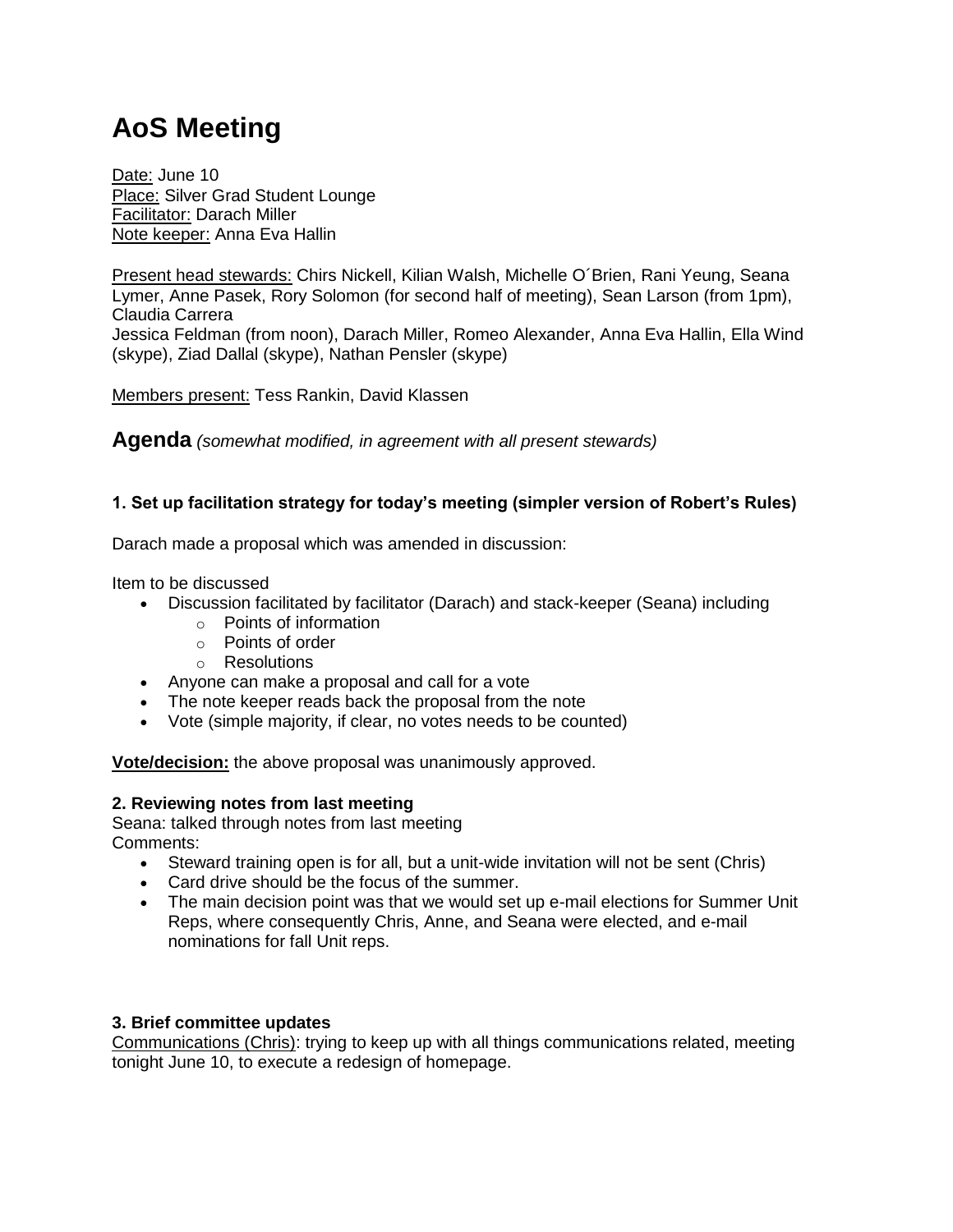Political solidarity (Michelle): First meeting June 18th 3 pm. Summer goal: establish active ties with political organizations around the city. Want more people involved!

Contract enforcement (Darach, Anna): FAQ and homepage - PDF version of union sign up card is pre-approved. Will continue working around dependent healthcare and bonuses. Make sure that cancelled classes do not get forgotten.

Organizing (Ella): Working on timeline goals for a card campaign in the fall, Maida, Patrick, Ken are currently looking over it.

Bylaws (Claudia): discussions are ongoing, and a longer timeline is in the making. Next meeting is on Friday 6/12.

## **4. Summary of last meeting with NYU (Chris)**

Healthcare: Two major issues were discussed: 1) the glitch online where you cannot sign up your dependent for basic. 2) When you are getting covered and when you're not. GSOC pushed for two rounds of enrollment: pre-enrollment and then an ongoing enrollment (in which remaining money could be distributed). Nothing decided yet, but NYU have to come back regarding this soon.

Bonuses: NYU is reinterpreting what executing means and say that bonuses will maybe be paid by the end July. We are planning to file a grievance around June 15th (which is sixty days after April 15), or at the latest end of June. Currently the electronic petition for bonuses has 320 signatures.

Child care: Meeting regarding child care will be in August, Michelle will bottom line.

Steinhardt fees for PhD students within the 5 years of their program: No specific news. Trying to figure out the differences between programs to have stronger arguments. Anne and Anna will will continue to work with this.

#### **5. Other updates**

- Fight for 15 Wage (Ziad and Michelle)
- 15 dollar minimum salary campaign (national) Event on Monday at NYU.
- What and whens (we need a presence please come!):
	- o *Sunday June 14*, 2 pm 25 West 18th street 5th floor: planning/making banners
	- o *Monday June 15,* Kimmel, NYU: meet 8.30 am outside of KIMMEL, main event is between 10-2 pm.

## **6. Bylaws committee report back**

- **To clarify where decisions on asking for payment for summer reps were made**
	- $\circ$  Claudia explained the decision making behind the summer unit reps asking for payment in the NYU meeting. This had been suggested in the bylaws committee, separate from the pre-meeting. The discussion on who will have the authority to make our strategic decisions and the power of the separate committees is an important issue to hash out, and we agreed to dedicate time for this at a later meeting (see also #7).
- **On organizational structure:**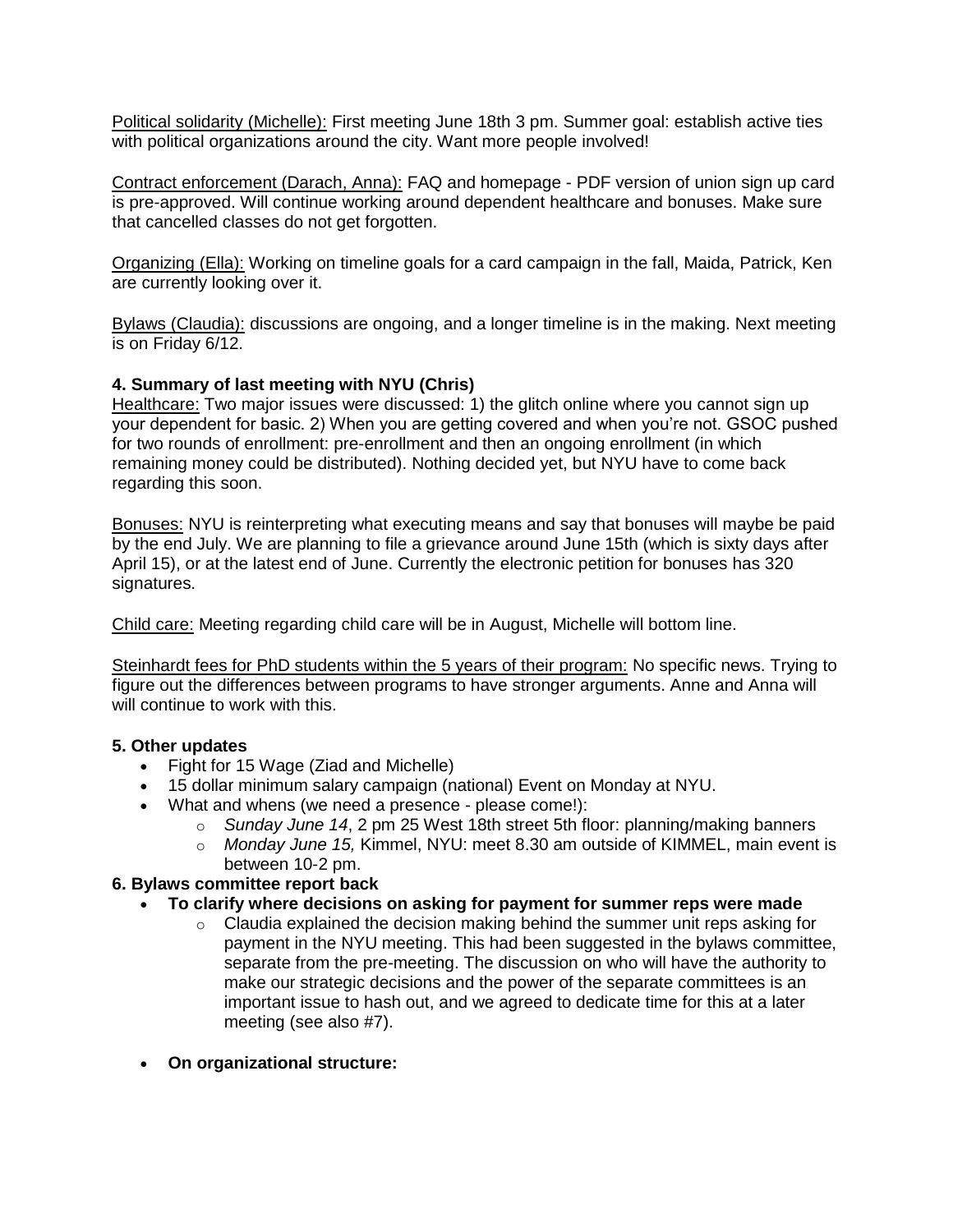- $\circ$  Claudia presented a suggestion for the structure of Graduate Employee Representatives and Unit representatives and how those positions relate to each other - **["A proposal for internal unit structure"](https://docs.google.com/document/d/1qPpCQ_OzIcj9nFqx0mIciYsAfvwYnSD6Ikpaxwit7_o/edit?usp=sharing)** .
- This proposal is for nominations in the summer (now) and will last through the fall of 2015, until full bylaws have been approved by the membership.
- Discussion led to minor amendments of the initial proposal with language including who can be nominated/appointed for a position and references to Articles of Representation and Elections (ARE), and a suggestion that we should not anticipate challenges from NYU regarding these positions beforehand.
- Since there were disagreements on whether to have a Steering committee or not (The BLC is currently not recommending this), this part of the proposal was not included in the final vote, and this will be further discussed.
- This is the final language of the proposal:

*We propose to 1) maintain the structure in the ARE linking 3 Unit Representatives to the 3 Graduate Employee Representative (GER) positions for*  fall 2015 with the same eligibility requirements as the Articles of Representation *(articles 2a and 2b)*

*2) task them with the following responsibilities: writing agendas and securing spaces and facilitation personnel for AoS and member meetings; liaising with NYU in formal meetings up to four times per semester and informally via email; liaising with Local 2110 through the Joint Council and the office of the President, as well as the Sub-region, Region, and International representatives; nominating people to be hired as unit staff and managing unit staff; managing committees;*

*3) and allow each term's Unit Representatives to divide these responsibilities amongst themselves as they see fit.*

**Vote/decision:** the proposal with amendments was read out loud (above) and was unanimously accepted with quorum (16 steward votes for, no votes against). This text is now frozen, please see **[this document.](https://docs.google.com/document/d/1qPpCQ_OzIcj9nFqx0mIciYsAfvwYnSD6Ikpaxwit7_o/edit?usp=sharing)**

#### **7. Responsibilities amongst committees etc.**

This is an important question so that we cover all areas that we need to cover and which decision powers the different committees should have, and the suggestion was to have a meeting dedicated to this. In addition, a proposal was made:

 The three summer Unit reps will together come up with an organizational suggestion (bottom lined by Anne). This suggestion will be shared and discussed over e-mail as well as in our next meeting.

**Vote/decision:** all in favor for the above proposal.

#### **8. Autonomy and existence of "Special Bonus Enforcement Committee"**

 Seana: this is a question about what committees can or can't do in terms of strategic decisions, which is a bylaws issue. See #7 and #5 above.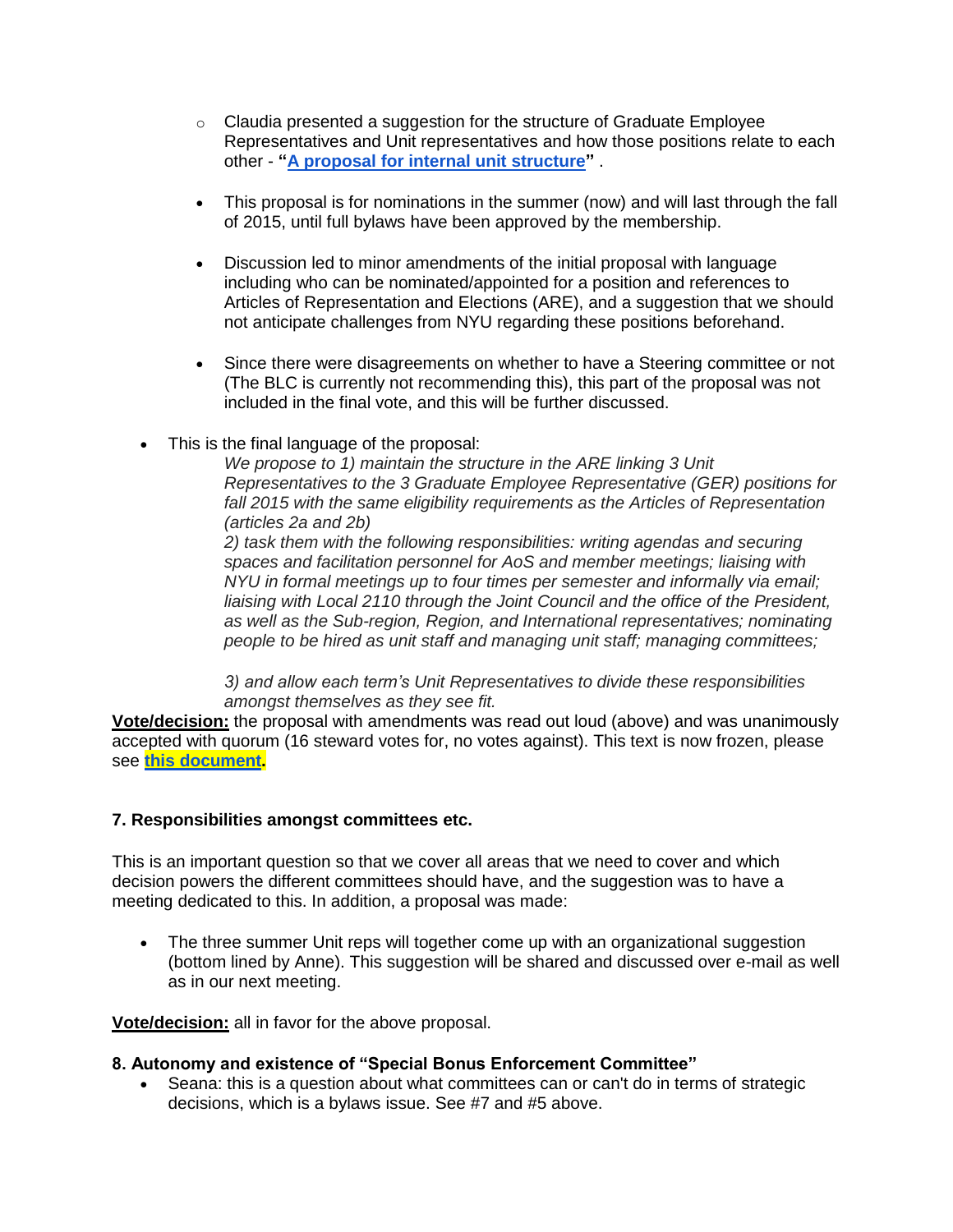## **9. Guests to AoS meeting (Chris)**

 Meetings are open to all people in the bargaining unit currently. There should be procedures to invite people that are not part of the unit (like union staff/reps, like liaisons from other organizations).

Chris made a proposal which was amended in discussion:

- After the GERs put together the agenda, guests can be invited based on need and based on the agenda.
- Anyone can nominate a guest, and send that to the Unit reps with a rationale.
- If the GERs agree to approve the guest (as representatives of the whole group) then the guest is invited
- If one or more GERs do not agree to approve the guest they will ask all other stewards to vote on a combined RSVP/Guest sheet, with approval or rejection by simple majority of those voting.
- The deadline to fill out the sheet will be communicated clearly by the GERs

**Vote/decision:** the above proposal was unanimously approved.

## **10. GERs/Union reps for fall**

## **Procedure for voting**

Proposal for voting procedure (amended in discussion):

 Since we had quorum in this meeting, the present stewards decided that there will be no absentee voting in keeping with past practice at member meetings and the first AoS meeting.

*Voting procedure:*

- Read out the candidates out loud.
- Each steward will write down three names on a paper (David K takes skyper's votes)
- Hand paper to Tess.
- The people who have the most votes will be nominated for the unit reps
- $\bullet$  If there is a tie between #3 and 4 we will have a run-off.

**Vote/decision:** the above proposal was unanimously approved.

## **Election**

We voted for the following nominees according to the procedure above:

**Jacob Denz (GSAS German):** see previously sent e-mail statement **Ella Wind (GSAS Sociology):** see previously sent e-mail statement **Chris Nickel (GSAS Music):** see previously sent e-mail statement **Seana Lymer (GSAS Biology):** made statement/presentation in meeting **Kilian Walsh (GSAS Physics):** made statement/presentation in meeting